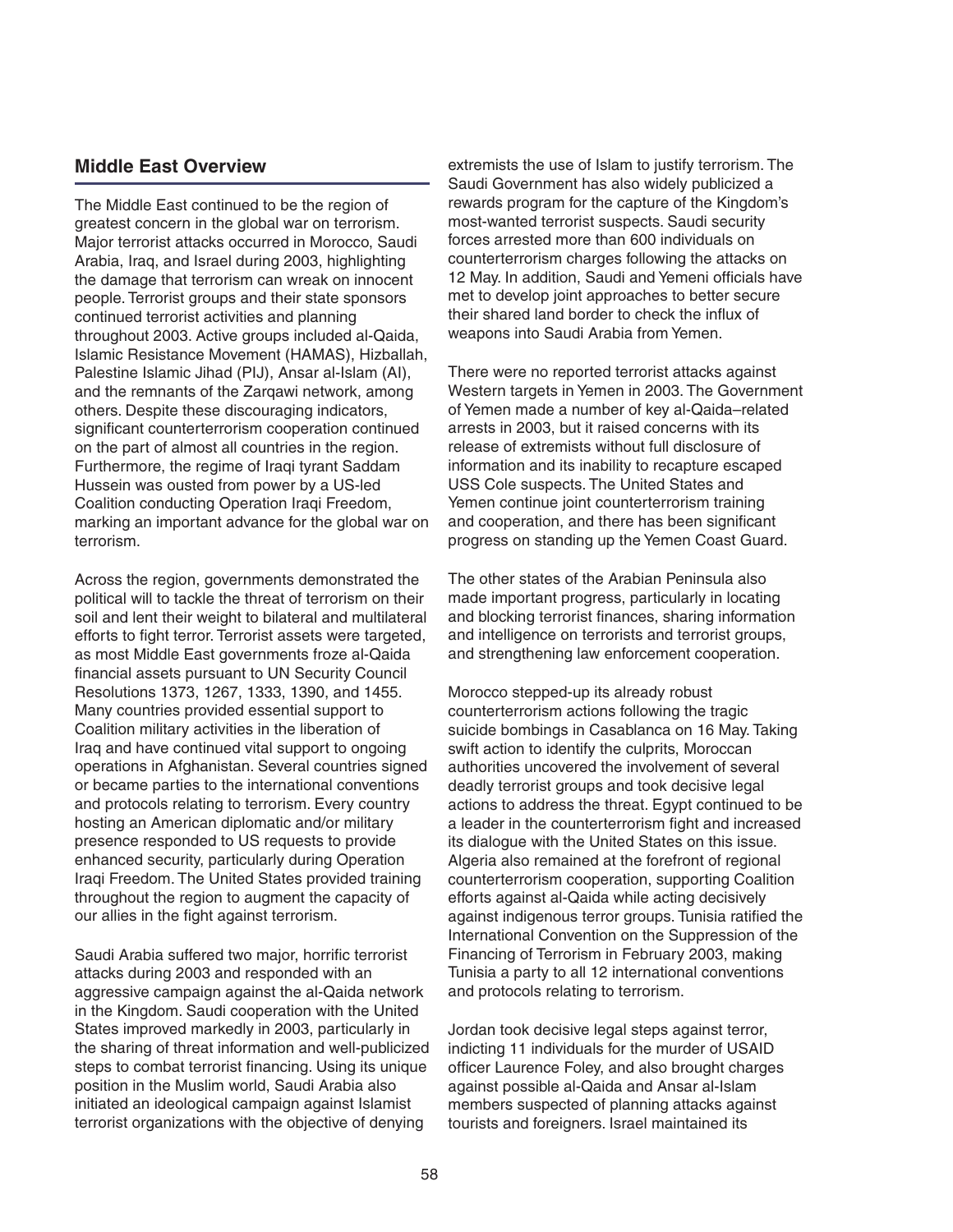resolute stand against terrorism, weathering numerous casualties in terrorist attacks against civilians. Unfortunately, the Palestinian Authority (PA) continued to take insufficient steps to stop terrorist operations. Lebanon also remained problematic, as it continued to host numerous terrorist groups and refused to take actions against certain terrorist elements in the country.

Iran, Iraq, Libya, and Syria—which have been designated as state sponsors of terrorism—are discussed in the state sponsorship section of this report.

# **Algeria**

Algeria continued to be a proactive and aggressive regional leader in the global Coalition against terrorism. Algeria's support of US counterterrorism efforts on a case-by-case basis demonstrated its strong overall support of Coalition efforts against al-Qaida. In May 2003, Algerian security forces secured the release of 17 of the 32 European hostages kidnapped by a faction of the Salafist Group for Call and Combat (GSPC) in February and March. The GSPC is believed to be under the new leadership of Nabil Sahraoui (a.k.a. Abu Ibrahim Mustapha). On 11 September 2003, the GSPC issued a statement declaring allegiance to several jihadist causes and leaders, including al-Qaida and Usama Bin Ladin. Algerian law enforcement and security forces continued to pursue GSPC terrorist operatives, disrupting their activities and capturing or killing several of them. Algeria participated in a pan-Sahel regional counterterrorism seminar in Bamako, Mali, in October.

Algerian officials have stated that the number of active terrorists within the country has fallen from more than 25,000 in 1992 down to a few hundred today, due in large part to a series of successful offensives undertaken by Algerian security forces. Algeria has, in fact, made great strides toward eliminating terrorism in most parts of the country.

The Algerian Government has focused much of its counterterrorism efforts on the international level toward creating international consensus for an international convention against terrorism. This would include defining what constitutes an act of terror as distinct from an act of "national liberation." To this end, Algeria hosted a summit

in September 2002 of the African Union (formerly the Organization of African Unity—OAU) aimed at ensuring the implementation of the OAU's 1999 Convention on the Prevention and Combating Terrorism. Algeria has strongly condemned acts of international terrorism.

With regard to enforcement and international agreements, Algeria has ratified all but one of the international conventions and protocols relating to terrorism. Algeria is gradually implementing, in its domestic legislative and regulatory systems, the requirements of these instruments, which may result—among other changes—in the extradition of wanted terrorists.

Algeria was among the first states to criminalize the financing of terrorism. The Finance Act of 2003 expanded these efforts by lifting banking secrecy regulations and formalizing procedures that banks and insurance companies must follow in reporting suspicious transactions to the Government's Financial Information Processing Unit—which turns over actionable information to the courts. In addition, Algeria is seeking an extradition treaty with the United States, and President Bouteflika has proposed an international treaty, under UN auspices, that would replace the need for individual bilateral extradition treaties.

Algeria is a party to 11 of the 12 international conventions and protocols relating to terrorism.

# **Bahrain**

Bahrain is providing important support to our counterterrorism efforts, particularly efforts to block the financing of terror groups. Bahrain has continued to respond positively to requests for assistance to combat terror financing; it has frozen about \$18 million in terrorist-linked funds. Bahrain also continued to provide intelligence cooperation and made some significant arrests.

• In February, the Government of Bahrain arrested five Bahrainis suspected of plotting terrorist attacks in Bahrain. In May, the Government released three of the five, claiming to have insufficient evidence to support a trial. In June and July, the other two were convicted—one by a civilian criminal court and one by court martial, for illegal gun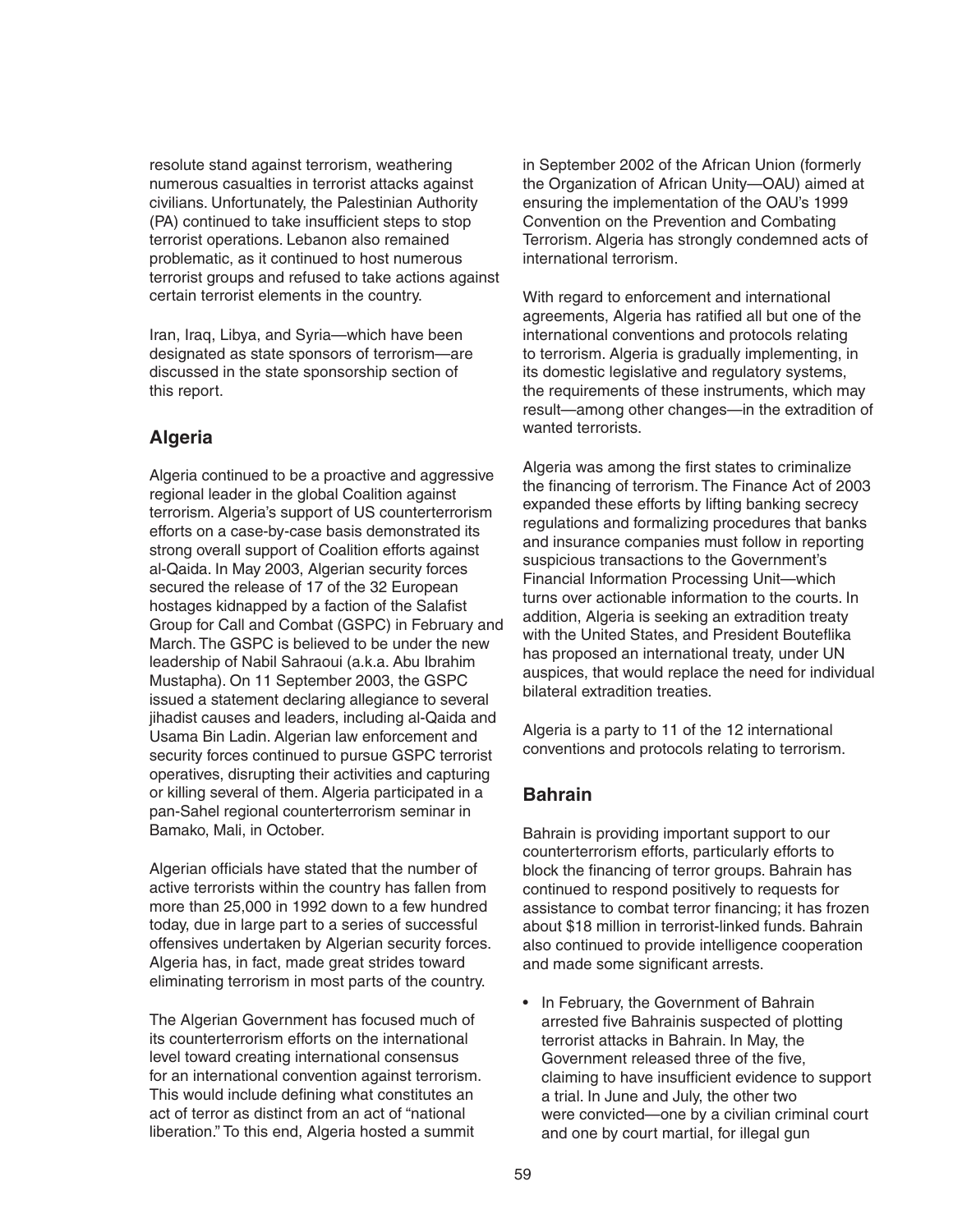possession. In December, the King reduced the sentence of the civilian from three years to two.

• In April, Bahrain expelled an Iraqi diplomat for involvement in setting off an explosive device near the entrance of the headquarters of the US Navy Fifth Fleet on 24 March. The Government also arrested the bomber—an Iraqi Intelligence Service major—tried him in open court, and sentenced him to three years in prison.

Bahrain's lack of a domestic conspiracy law hampers its ability to intervene against suspected extremist plots. This could encourage terrorists to value Bahrain as a potential logistic haven.

Bahrain is a party to five of the 12 international conventions and protocols relating to terrorism and is a signatory to the Convention for the Suppression of the Financing of Terrorism.

# **Egypt**

The Egyptian and US Governments continued to deepen their already close cooperation on a broad range of counterterrorism and lawenforcement issues in 2003. The first US-Egypt Counterterrorism Joint Working Group meeting was held in Washington in July 2003. The United States continues to closely coordinate with Egyptian authorities on law enforcement and judicial matters involving terrorism. The Egyptian Government has agreed to provide assistance in an important terrorist trial scheduled to take place in New York in May 2004. Egyptian authorities, particularly the Central Bank, have tightened their assets-freezing regime, consistent with requirements under UNSC Resolutions 1373, 1267, 1333, 1390, and 1455 and E.O. 13224. Demonstrating Egypt's commitment to stanch the flow of funds to terrorist organizations, Egypt passed strong anti-money laundering legislation in 2002, enabling it to establish an antimoney laundering financial intelligence unit in March 2003. Egypt has significant antiterrorism legislation in place and did not see the need to enact new laws this year.

The Egyptian Government continued to place high priority on protecting US persons, facilities, and interests before and continuing after the Iraq war.

There is a high state of security for Americans and facilities and for American forces both stationed in Egypt and transiting the country to the Gulf, by air or through the Suez Canal. Both government and religious officials continued to make statements supporting the war on terrorism and condemning terrorist actions around the world. Egypt has maintained its strengthened airport security measures and has instituted more stringent port security measures.

Itself a victim of terrorism in the past, Egypt is actively monitoring and rooting out old and new cells of groups with violent tendencies. In January 2003, 43 members of a jihad group known as Gund Allah (Soldiers of God) were arrested for planning attacks against US and Israeli interests. They will be tried in the Military Tribunal in 2004. The "zero tolerance" policy toward extremism has resulted in the arrest in October 2003 of 12 alleged members of Al-Takfir wa Al-Hijrah, in the continuing arrests of Al-Gama'at Al-Islamiyya (IG) members who do not agree with the historic leadership's new policy of nonviolence, and in the discovery and arrest of extremist cells and nascent groups. A verdict is due in the spring of 2004 in the trial of 26 members (including three Britons) of the Islamic Liberation Party (Hizb Al Tahrir Al Islami), begun in October 2002. The prosecution has requested 25-year sentences for the defendants, charged with reviving an illegal, violent organization.

In October 2003, Egypt completed the release from prison of the historic leadership and as many as 1,000 members and supporters of the IG. This release, begun a year before, was based on what the Government considered to be a conversion in thought and religious values by the IG leadership, who authored several books and gave lengthy public interviews on their new nonviolent philosophy. This conversion has not been accepted by all IG members in Egypt and elsewhere and has given rise to reports in Egyptian media of new IG splinter cells who refuse to accept nonviolence.

The Egyptian judiciary is tough on terrorism. There is no plea bargaining in the Egyptian judicial system, and terrorists have historically been prosecuted to the full extent of the law. They are tried in Military Tribunals or in Emergency Courts, neither of which affords a right of appeal. There have been no terrorist cases tried in these courts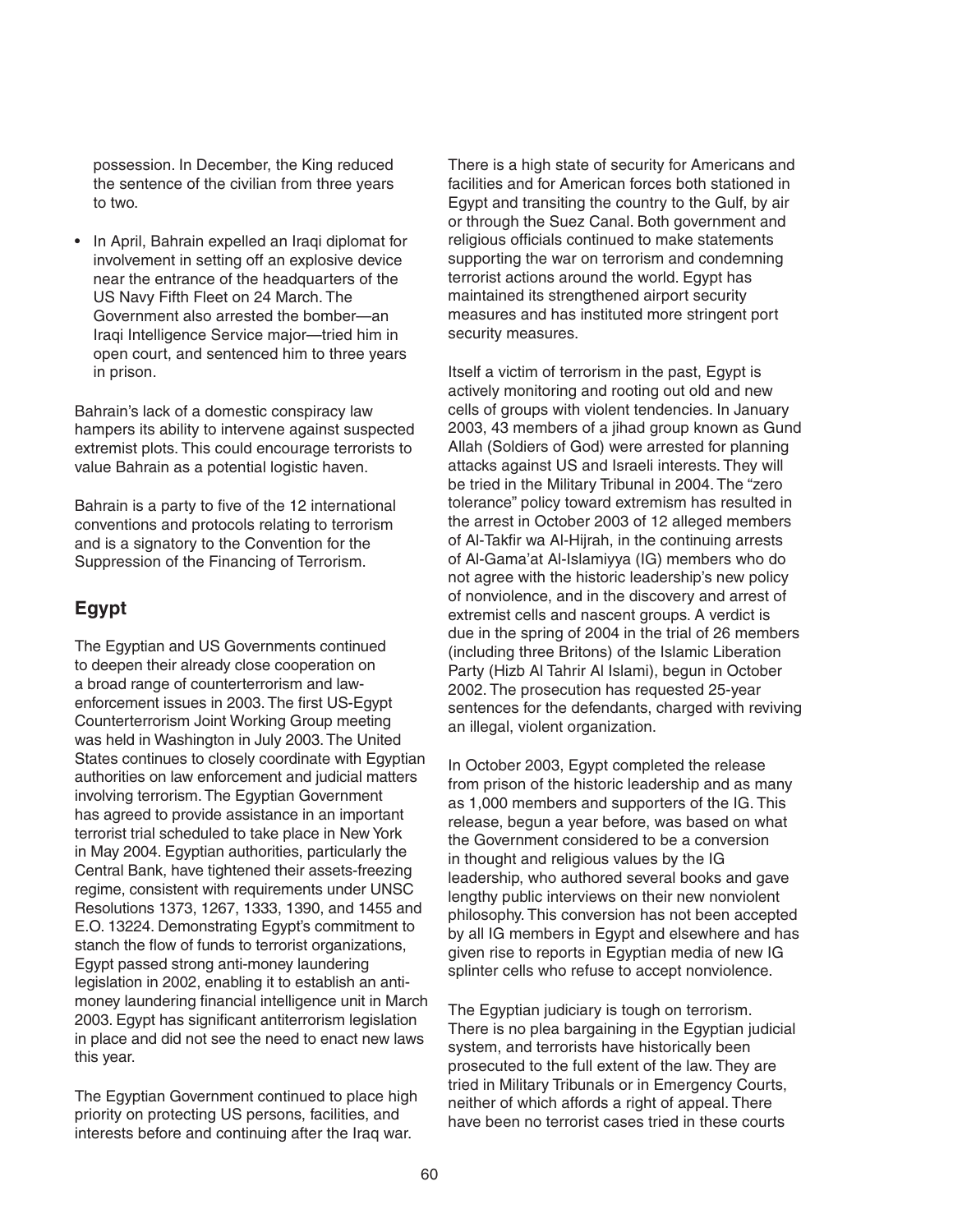this year. Press reports indicate that Egypt is actively involved with other nations to extradite Egyptian extremists from abroad. Egypt actively participates in a variety of bilateral counterterrorism and law-enforcement training opportunities. Egypt is also preparing to become a regional counterterrorism training hub for other Middle Eastern and North African nations.

Egypt is a party to nine of the international conventions and protocols relating to terrorism and is a signatory to an additional two, including the International Convention for the Suppression of the Financing of Terrorism.

# **Israel, the West Bank, and Gaza**

Israel maintained staunch support for US-led counterterrorism operations as Palestinian terrorist groups conducted a large number of attacks in Israel, the West Bank, and Gaza Strip in 2003. HAMAS, the PIJ, and the al-Aqsa Martyrs Brigades—all of which the United States has designated as Foreign Terrorist Organizations pursuant to Executive Order 13224—were responsible for most of the attacks, which included suicide bombings, shootings, and mortar firings against civilian and military targets. Terrorist attacks in 2003 killed almost 200 people (mostly Israelis, as well as a number of foreigners, including 16 US citizens), a decrease from the more than 350 people killed in 2002.

On 15 October, Palestinian militants attacked a US diplomatic convoy in Gaza with an improvised explosive device, killing three Americans. To date, this was the most lethal attack ever to directly target US interests in Israel, the West Bank, or Gaza. The Popular Resistance Committee (PRC), a loose association of Palestinians with ties to various Palestinian militant organizations such as HAMAS, PIJ, and Fatah, claimed responsibility. Although that claim was later rescinded, and official investigations continue, the PRC remains the primary suspect in the attacks. At the end of the year, the Palestinian Authority (PA) had yet to identify the perpetrators and bring them to justice.

Israeli authorities arrested individuals claiming allegiance to al-Qaida, although the group does not appear to have an operational presence in Israel, the West Bank, or Gaza. Palestinian terrorist



An Israeli investigator collects evidence after a suicide attack blew apart a passenger bus just before morning rush hour in East Jerusalem, 18 May 2003.

groups in these areas continue to focus their attention on attacking Israel and Israeli interests within Israel and the Palestinian territories, rather than engaging in operations worldwide.

Israel employed a variety of military operations in its counterterror efforts. Israeli forces launched frequent raids throughout the West Bank and Gaza, conducted targeted killings of suspected Palestinian terrorists, destroyed homes—including those of families of suicide bombers—imposed strict and widespread closures and curfews in Palestinian areas, and continued construction of an extensive security barrier. Israel expelled more than 12 alleged terrorists from the West Bank to Gaza in the fall of 2003. Israeli counterterrorism measures appear to have reduced the frequency of attacks; continuing attacks, however, show that the groups remained potent.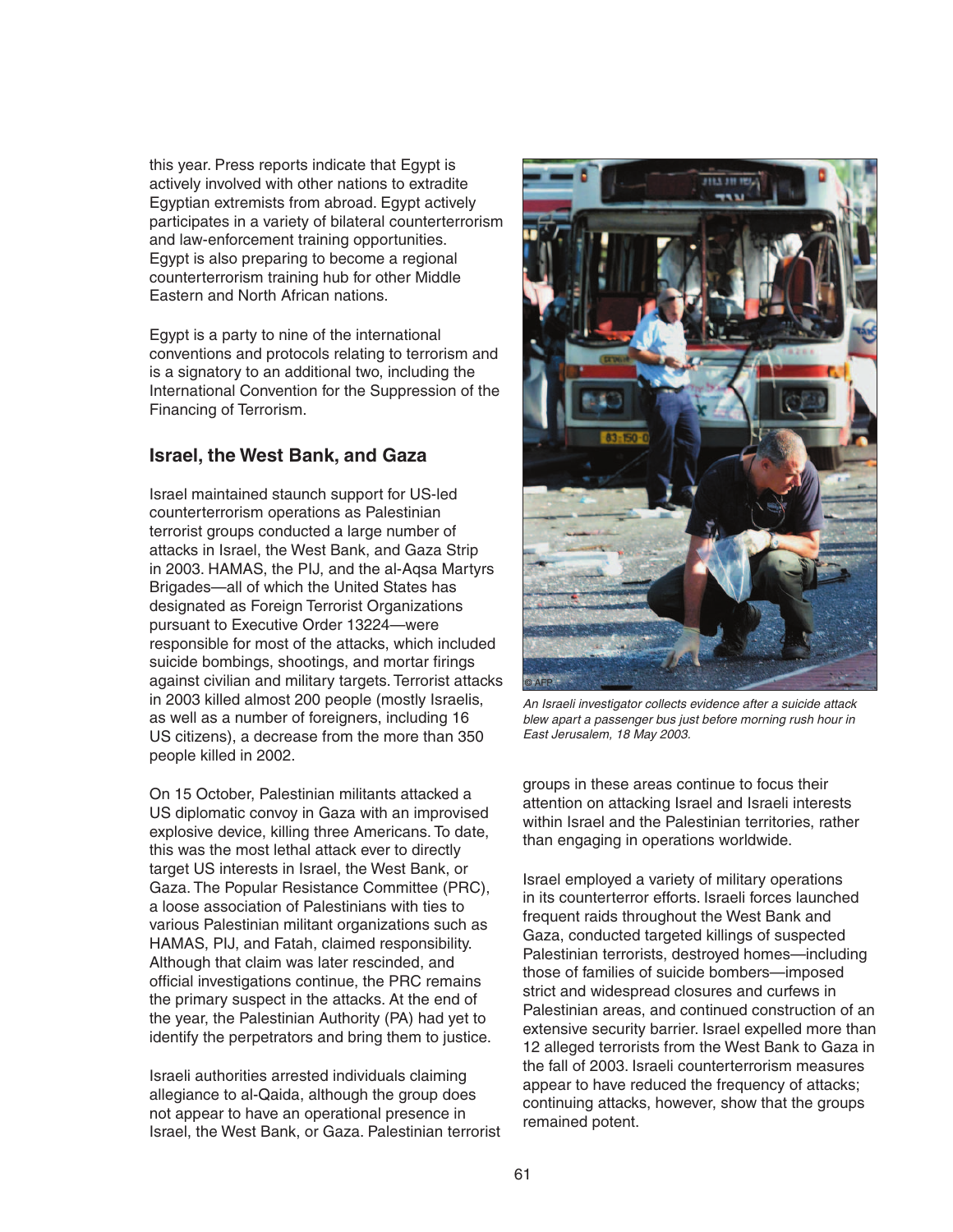HAMAS was particularly active, carrying out more than 150 attacks, including shootings, suicide bombings, and standoff mortar-and-rocket attacks against civilian and military targets. The group was responsible for one of the deadliest attacks of the year—the suicide bombing in June on a Jerusalem bus that killed 17 people and wounded 84. Although HAMAS continues to focus on conducting anti-Israeli attacks, it also claimed responsibility for the suicide bombing at a restaurant adjacent to the US Embassy in Tel Aviv, demonstrating its willingness to attack targets in areas frequented by foreigners.

The PIJ remained active in 2003, conducting several deadly attacks against Israeli targets, and began using women as suicide bombers. The PIJ claimed responsibility for one of the deadliest suicide bombings of 2003—a suicide bombing in October at a Haifa restaurant that killed 21 people and wounded at least 50. The PIJ also claimed responsibility for the joint attack in January with the al-Aqsa Martyrs Brigade for a double-suicide bombing in Tel Aviv, which killed 23 people and wounded more than 100—the deadliest suicide bombing of the year.

The al-Aqsa Martyrs Brigade conducted numerous shooting attacks and suicide bombings in 2003. In August, a suicide bombing claimed by al-Aqsa in Rosh Ha'ayin killed two people and wounded at least 10. Al-Aqsa used at least three female suicide bombers in operations.

Hizballah remained a serious threat to the security of the region, continuing its call for the destruction of Israel and using Lebanese territory as a staging ground for terrorist operations. Hizballah was also involved in providing material support to Palestinian terrorist groups to augment their capacity and lethality in conducting attacks against Israel.

Israel arrested several Jewish extremists in 2003 who were planning terrorist attacks against various Palestinian targets. Several prominent Jewish extremists were sentenced to prison for planning to detonate a bomb near a girls' school in East Jerusalem in 2002.

The PA's efforts to thwart terrorist operations were minimal in 2003. The PA security services remained fragmented and ineffective. The services were also hobbled by corruption, infighting, and



A Palestinian policeman gestures at the scene of a roadside bomb attack on a convoy carrying US officials near the Erez border crossing leading into southern Israel on 15 October 2003. Three Americans were killed.



An Israeli solider walks behind the debris of a passenger bus after a Palestinian suicide bomber attacked it in the northern Israeli town of Haifa, 5 March 2003.

poor leadership. There are indications that some personnel in the security services, including several senior officers, have continued to assist terrorist operations.

Israel has signed all 12 international conventions and protocols relating to terrorism and is a party to eight, including the International Convention for the Suppression of the Financing of Terrorism.

#### **Jordan**

The Jordanian Government continued to strongly support global counterterrorism efforts while remaining vigilant against the threat of terrorism at home. Jordan was highly responsive to the security needs of US citizens in the country.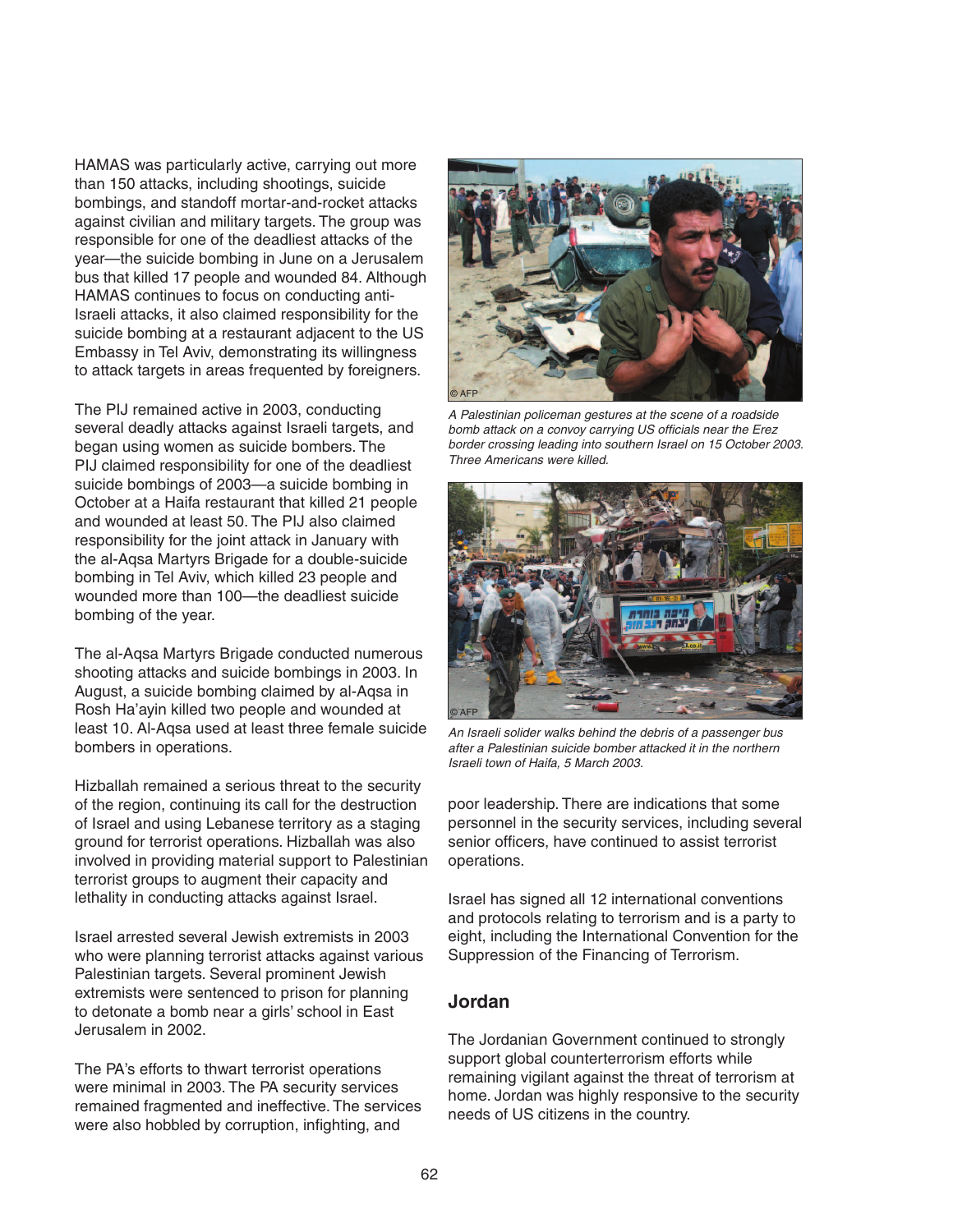In 2003, Jordan pursued several terrorismrelated cases, some of which involved attempts at weapons smuggling and border infiltration. Jordan indicted 11 individuals in May 2003 for the murder in 2002 of USAID officer Laurence Foley, and several are currently standing trial for his murder. In September, the State Security Court charged 13 Jordanians—allegedly affiliated with al-Qaida and Ansar al-Islam—with conspiring to carry out attacks against tourists and foreigners. Jordanian authorities requested that Norway extradite Mullah Krekar—the spiritual leader of Ansar al-Islam—for involvement in a terrorist plot.

Suspected terrorists continued attempts to exploit Jordanian territory to transport weapons to and from groups in neighboring states or to use Jordanian territory to facilitate terrorist attacks. Jordanian authorities have successfully intercepted weapons shipments and personnel transiting the country at virtually all of its borders. Although largely responsive to US requests on terrorist-related issues, the Jordanian Government has shied away from measures that would be unpopular with Jordan's pro-Palestinian population. The Central Bank of Jordan rescinded instructions to commercial banks to freeze assets belonging to HAMAS-affiliated individuals in the face of harsh criticism from the public and Parliament, although the organization has not been active in Jordan since its leaders were expelled in 1999.

Jordan has signed 10 of the 12 international conventions and protocols relating to terrorism and is a party to eight, including the International Convention for the Suppression of the Financing of Terrorism.

#### **Kuwait**

Kuwait continued to act in concert with the US Government and with its neighbors against a number of domestic threats to Kuwaiti and foreign interests and also provided significant support to US efforts to stem terror financing. During Operation Iraqi Freedom, Usama Bin Ladin and a previously unknown domestic group, the Kuwaiti HAMAS movement, threatened to continue carrying out attacks against Kuwait for aiding Coalition forces. The four terror attacks carried out against Coalition forces between October 2002 and December 2003—which resulted in the death of



Relatives carry the coffins of Jordanian children Zeina Abassi, 10, and her brother Yazan, 5, during their funeral in Amman, Jordan, following their death in a suicide bombing attack on a residential complex in Riyadh, Saudi Arabia, on 12 May 2003.

one US Marine and a US defense contractor—have mobilized domestic counterterrorism efforts, but the potential for further attacks remains a concern. The Kuwaiti Government has taken significant measures to bolster force protection, and it also reacted swiftly and forcefully to detain and prosecute the perpetrators. However, some judges released suspects on bail pending trial and also commuted the sentences of others convicted in the attacks of 2002-03.

Kuwaiti officials and clerics also implemented preventative measures in the wake of terrorist bombings of Western housing compounds in Saudi Arabia in May and November. Soon after the May attacks, Kuwaiti security forces heightened alert levels. Kuwaiti officials and clerics also launched a vocal public campaign to denounce terrorism. In November, Kuwaiti clerics publicly applauded the recantation by extremist Saudi clerics of fatwas that encouraged violence and also discouraged their countrymen from engaging in jihad or harming Coalition forces based in Kuwait.

Kuwaiti officials have also heightened security along their border with Iraq to prevent militant infiltration and have also worked with Syria and Iran to develop procedures to increase intelligence sharing and enhance customs and bordermonitoring cooperation.

Kuwait also continued to implement every USordered terrorist-fund freeze. In August, the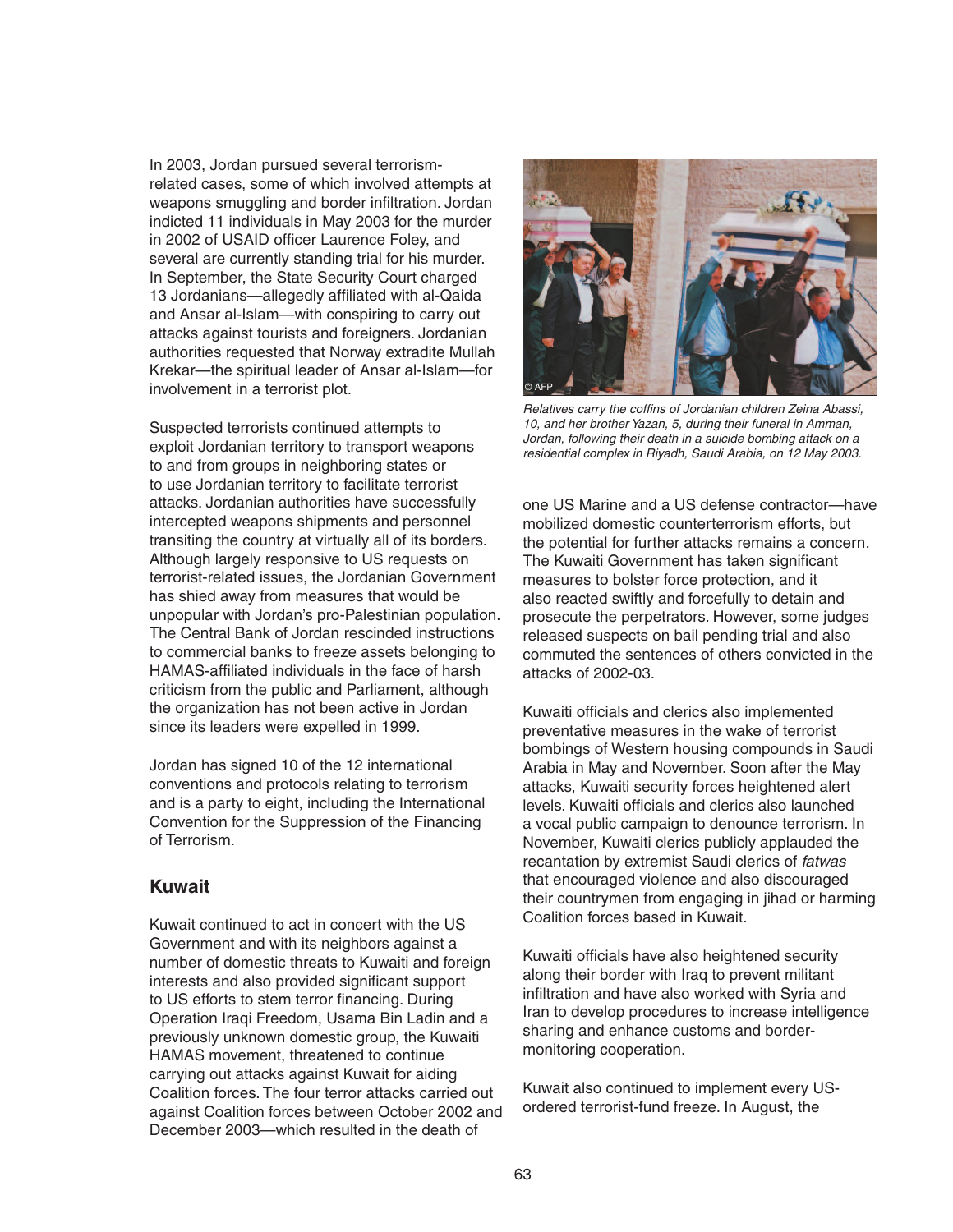Government froze the assets of HAMAS over the objections of conservative elements of the Kuwaiti population.

Kuwait is a party to nine of the 12 international conventions and protocols relating to terrorism.

### **Lebanon**

Despite a decrease from the previous year in anti-US terror attacks in Lebanon and the introduction of counterterrorism legislation, Lebanon remains host to numerous US-designated terrorist groups. At the same time, a number of legislative, legal, and operational initiatives showed some promise in Lebanon's counterterrorism efforts. However, Beirut continues to demonstrate an unwillingness to take steps against Lebanese Hizballah, the PIJ, the Popular Front for the Liberation of Palestine– General Command (PFLP-GC), the Abu Nidal organization (ANO), and HAMAS.

The Lebanese Government recognizes as legitimate resistance groups those organizations that target Israel and permits them to maintain offices in Beirut. Beirut goes further by exempting what it terms "legal resistance" groups—including Hizballah—from money-laundering and terrorismfinancing laws. Lebanese leaders, including President Emile Lahud, reject assessments of Hizballah's global reach, instead concentrating on the group's political wing and asserting that it is an integral part of Lebanese society and politics. In addition, Syrian and Iranian support for Hizballah activities in southern Lebanon, as well as training and assistance to Palestinian rejectionist groups, help promote an environment where terrorist elements flourish. Hizballah conducted multiple attacks in the Shab'a Farms region during 2003, including firing antitank rockets.

The Lebanese security forces remain unable or unwilling to enter Palestinian refugee camps—the operational nodes of terrorist groups such as 'Asbat al-Ansar and the Palestinian rejectionists—and to deploy forces to much of the Beka'a Valley, southern Beirut, and the south of the country bordering Israel. Furthermore, Syria's predominant role in Lebanon facilitates the Hizballah and Palestinian rejectionist presence in portions of Lebanon.

The Lebanese Government acknowledges the UN 1267 Sanctions Committee's consolidated list but does not acknowledge groups identified by only the US Government: Beirut will not take action against groups designated solely by the United States. In addition, constitutional provisions prohibit the extradition of Lebanese nationals to a third country. Lebanese authorities further maintain that the Government's provision of amnesty to Lebanese individuals involved in acts of violence during the civil war prevents Beirut from prosecuting many cases of concern to the United States—including the hijacking in 1985 of TWA 847 and the murder of a US Navy diver on the flight—and the abduction, torture, and murder of US hostages from 1984 to 1991. US courts have brought indictments against Hizballah operatives responsible for a number of those crimes, and some of these defendants remain prominent terrorist figures.

The Lebanese Government has insisted that "Imad Mugniyah"—wanted in connection with the TWA hijacking and other terrorist acts, who was placed on the FBI's list of most-wanted terrorists in 2001—is no longer in Lebanon. The Government's legal system also has failed to hold a hearing on the prosecutor's appeal in the case of Tawfiz Muhammad Farroukh, who—despite the evidence against him—was found not guilty of murder for his role in the killings of US Ambassador Francis Meloy and two others in 1976.

In October, the Lebanese National Assembly passed two bills strengthening existing legislation against money laundering and terrorist financing. Law 547—while differentiating between terrorism and what Lebanon calls the "legal resistance" of Hizballah and Palestinian rejectionists—expands existing legislation on money laundering, making illicit any funds resulting from terrorism. Law 553 stipulates penalties for persons who financially support terrorist acts or organizations. A Special Investigations Commission in 2003 investigated 245 cases involving allegations of money laundering, including 22 related to terrorist financing. No accounts used for financing terrorism—as defined by Beirut—were discovered in Lebanese financial institutions. Signifying the difficulty Lebanon will have in enforcing the new legislation, the Central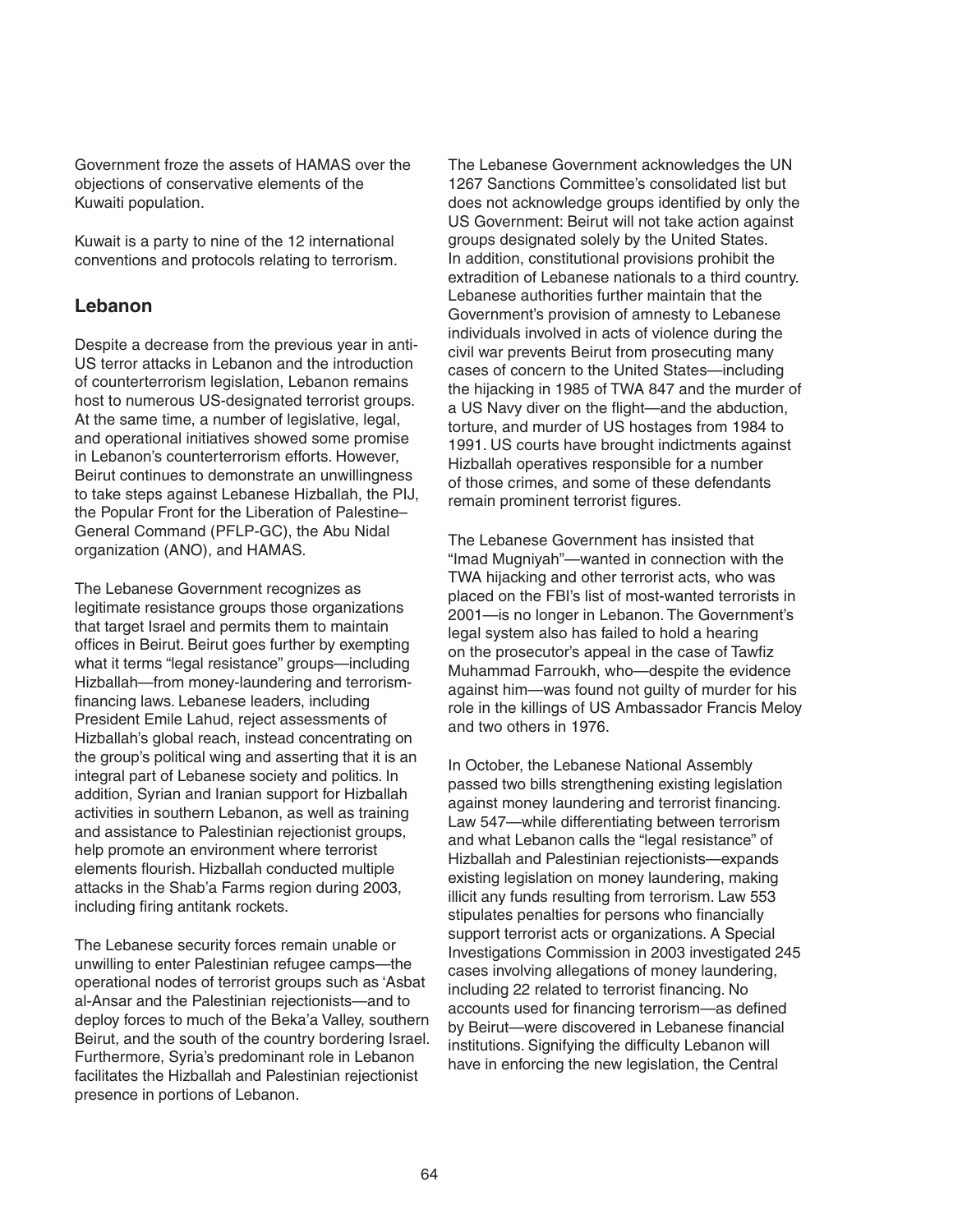Bank in September asked Lebanese financial institutions to identify accounts held by six HAMAS leaders whose assets are the target of a US freeze. The inquiry sparked a public uproar and caused the Central Bank to end the investigation.

Lebanon has taken other counterterrorism measures in 2003, primarily directed against Sunni extremists, including those affiliated with al-Qaida. For instance:

- In May, a military tribunal convicted eight individuals of attempting to establish an al-Qaida cell in Lebanon.
- In July, Lebanese security forces began a series of arrests in connection with the bombing in April of a McDonald's, part of a series of bombings of Western food outlets during 2002-03.
- In September, military tribunals commenced hearing the cases of more than 40 individuals charged with planning or executing the series of restaurant attacks and planning to assassinate the US Ambassador to Lebanon and bomb the US Embassy in Beirut.
- In October, the Lebanese Government arrested three men and indicted 18 others in absentia on charges of preparing to carry out terrorist attacks and forging documents and passports.
- The Lebanese Government continued to cooperate with US officials in the investigation of the murder in November 2002 of a US citizen in Sidon.
- In December, Lebanese forces personnel cooperated with US Embassy security when a Lebanese man approached the Embassy carrying a bag containing TNT, nitroglycerin, and a detonator.
- In late December, a military tribunal sentenced 25 members of a terrorist group accused of targeting US official and commercial targets to prison terms ranging from six months to life.

Lebanon is a party to 10 of the 12 international conventions and protocols relating to terrorism.

### **Morocco**

The Government of Morocco has remained a steadfast ally in the war on terror in the face of unprecedented terrorist activity in the Kingdom in 2003. King Muhammad VI has unambiguously condemned those who espouse or conduct terrorism, has been a consistent voice for tolerance and moderation, and has worked to keep Rabat firmly on the side of the United States against extremists. Domestically, Morocco's historical record of vigilance against terrorist activity remained uninterrupted in 2003.

Despite these efforts, on 16 May, suicide bombers simultaneously detonated bombs at restaurants, hotels, and a Jewish cultural center in the seaside city of Casablanca, killing 42—including many of the bombers—and wounding approximately 100 others. Moroccan authorities quickly identified the bombers as local adherents of the "Salafiya Jihadiya" movement. In the following months, investigators learned that many of those involved in orchestrating the attacks were Moroccan extremists who had trained in Afghanistan and had links to North African extremist groups—mainly the Moroccan Islamic Combatant Group, the Libyan Islamic Fighting Group, and al-Qaida.

The attacks underscored the danger of terrorism from domestic extremists and their international allies, and Moroccan authorities reacted swiftly to reduce the threat. Days after the attacks, the Moroccan legislature passed a law that broadened the definition of terrorism, proposed heavy sentences for inciting terrorism, expanded the power of authorities to investigate suspected terrorists, and facilitated prosecution of terrorist cases. Throughout the summer and fall, authorities arrested hundreds of terrorist suspects and sentenced dozens to lengthy prison terms and, in some cases, execution. Courts tried in absentia extremists located overseas who were suspected of facilitating the attacks in Casablanca and issued warrants for their arrest. The King also took measures to facilitate greater information sharing between the country's security services and national police force.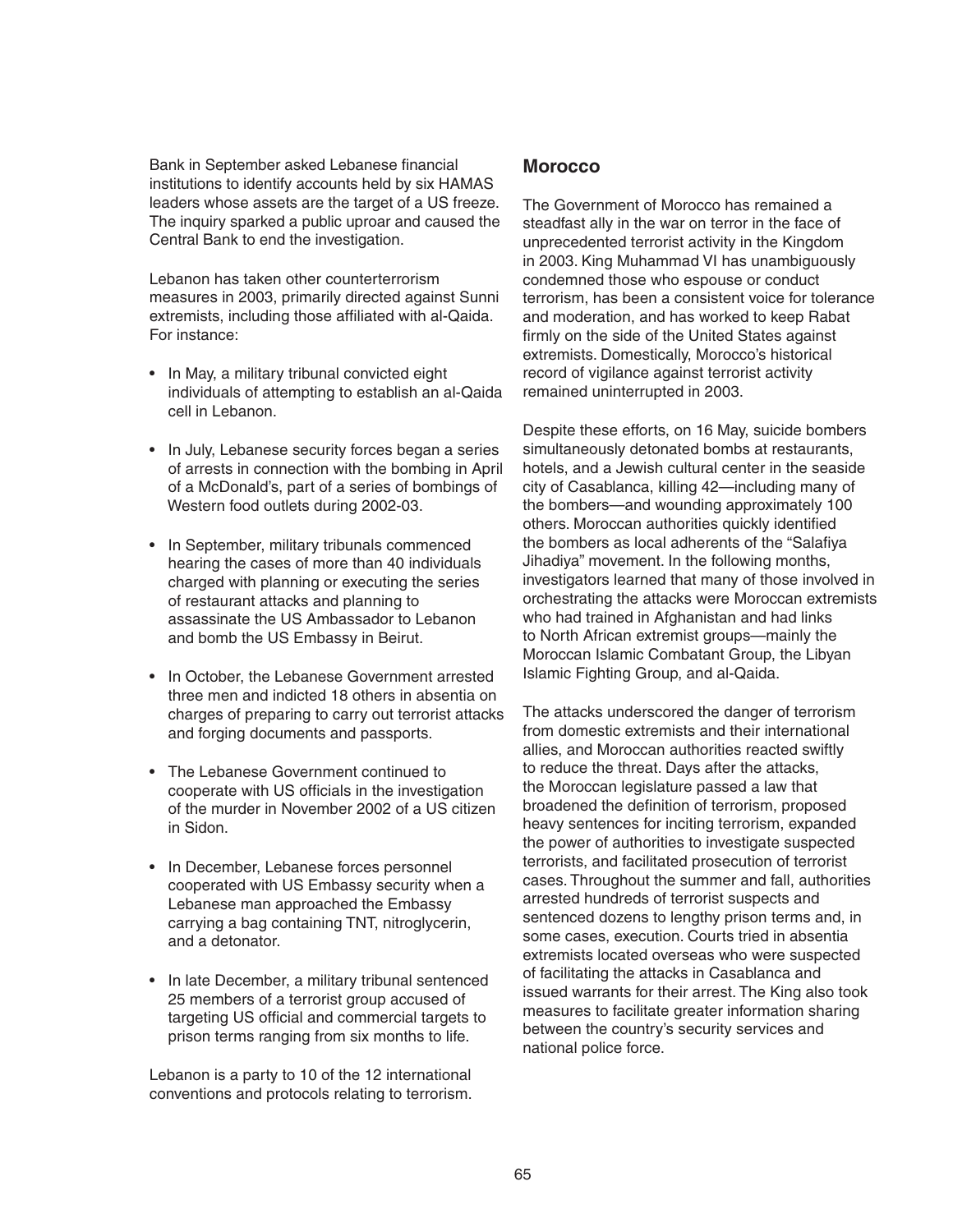

A Moroccan woman shows a portrait of her brother, Hamid Mahraz, 33, who was killed in a suicide bombing in Casablanca, 16 May 2003.



A victim's relative cries at the morgue of Ibn Rochd Hospital in Casablanca, Morocco, after 41 persons were killed in a series of bomb blasts on 16 May 2003.

Morocco is a party to 10 of the 12 international conventions and protocols relating to terrorism, including the International Convention for the Suppression of the Financing of Terrorism.

#### **Oman**

Oman continued to provide public statements of support for the global war on terrorism and has been responsive to requests for Coalition military and civilian support. During the last two years, the Government has implemented a tight anti-money laundering regime, including surveillance systems designed to identify unusual transactions. Omani financial authorities have committed to freezing the assets of any UN-listed individual found in Oman. There were no incidents of terrorist activity in Oman in 2003.

Oman has become a party to 10 of the 12 international conventions and protocols relating to terrorism but has not yet acceded to the other two, including the International Convention for the Suppression of the Financing of Terrorism.

### **Qatar**

The Government of Qatar provided the United States with significant counterterrorism support during 2003, building on the bilateral cooperation it has maintained since September 11. Qatar provides ongoing support for Operation Enduring Freedom in Afghanistan and is a key regional ally. Amir Hamad bin Khalifa al-Thani has pledged his Government's full support to the global war on terrorism. When requested, Doha has provided additional security for US installations and facilities.

Doha has had some success in disrupting terrorist activity, although the security services traditionally have monitored extremists passively rather than attempting to penetrate or pursue them. Members of transnational terrorist groups and state sponsors of terrorism are present in Qatar. The security services' limited capabilities make it difficult for them to warn against or disrupt a terrorist attack by al-Qaida or affiliated groups.

Qatar remains cautious about taking any action that would cause embarrassment or public scrutiny when Gulf Cooperation Council nationals are involved.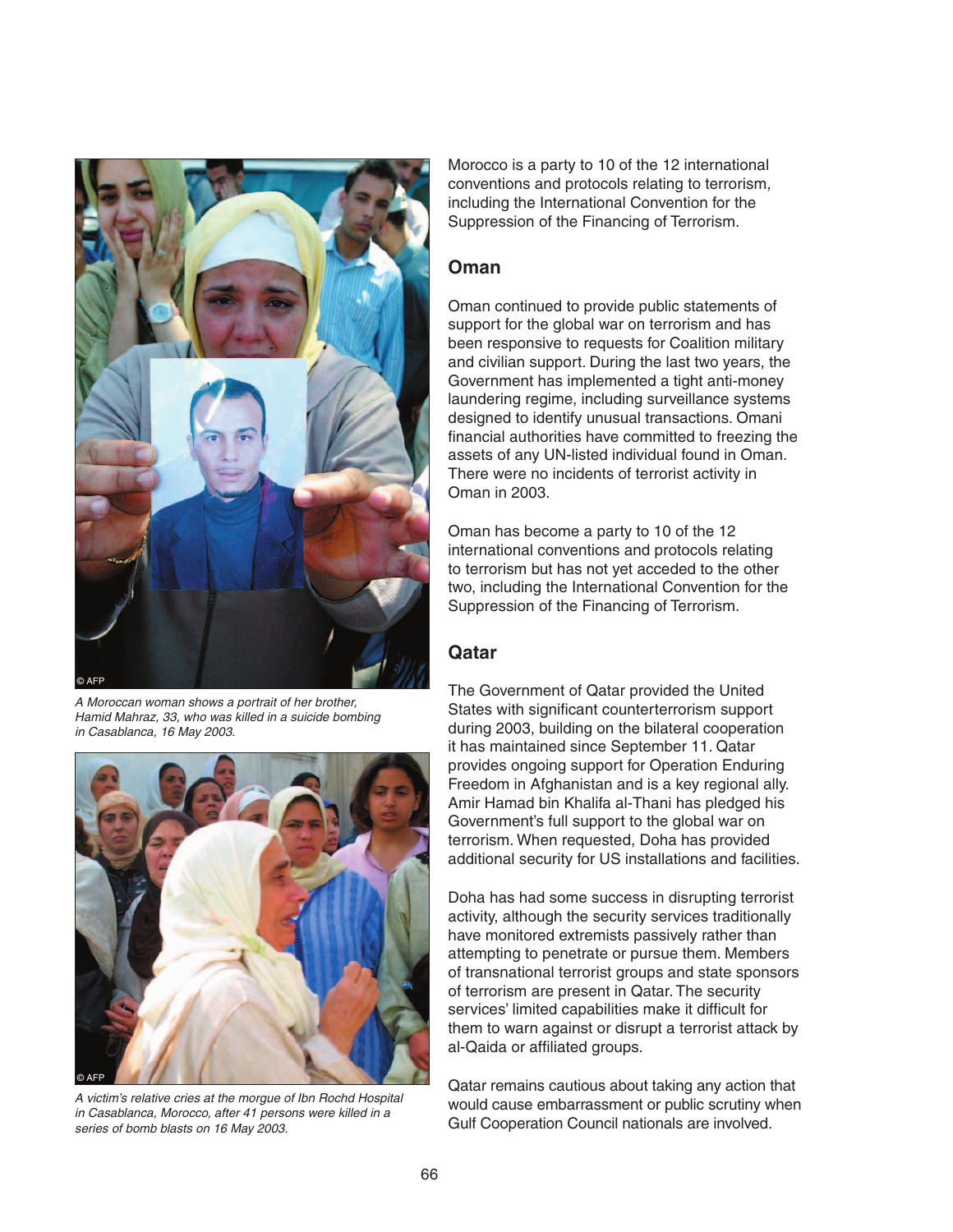Doha acceded to a number of international agreements during 2003. It also promulgated a revised version of its anti-money laundering law and drafted a criminal law to address terroristfinancing crimes. This law broadened the definition of money laundering to include any activities related to terrorist financing. It authorizes the Central Bank to freeze suspicious accounts. Doha participated in three anti-money laundering training courses organized by the US Government. Legislation provides for a financial intelligence unit, although it has not yet been effectively established.

Qatar is a party to seven of the 12 international conventions and protocols relating to terrorism.

### **Saudi Arabia**

The terrorist attacks in Saudi Arabia on 12 May and 9 November galvanized Riyadh into launching a sustained crackdown against al-Qaida's presence in the Kingdom and spurred an unprecedented level of cooperation with the United States. Riyadh has aggressively attacked al-Qaida's operational and support network in Saudi Arabia and detained or killed a number of prominent operatives and financial facilitators.

The attack of 9 November, which resulted in the deaths of a number of Muslims and Arabs during the holy month of Ramadan, transformed Saudi public acceptance of the widespread nature of the threat in the Kingdom. This acceptance has facilitated increased security and counterterrorism efforts by the Saudi Government, including stepped up security at a variety of locations throughout the country, such as residential facilities.

The attacks also led Riyadh to implement a variety of programs aimed at directly combating terrorist activity. In early May 2003, the Saudis began to publicize their counterterrorist efforts, including naming 19 individuals most wanted by the security services for involvement in terrorist activities. In early December, Riyadh announced the names of 26 individuals—including the seven remaining fugitives from the list of 19—wanted for terrorist-related activities and provided background information on the suspects to help the public to identify them. Soon thereafter, Saudi security forces killed operative Ibrahim bin Muhammad



Saudi Arabian television broadcast footage of this remnant of an expatriate compound near Riyadh after a suicide bomb attack, 12 May 2003.

bin Abdallah al-Rayyis, a terrorist named on the list. Also in early December, Saudi authorities announced a rewards program—ranging from \$270,000 to \$1.87 million—for information leading to the arrest of suspects or the disruption of terrorist attacks and have used local newspapers to publish pleas from operatives' family members to turn themselves in to authorities.

Since May, Riyadh has arrested more than 600 individuals during counterterrorism operations and continues investigating the Riyadh attacks. Saudi security forces have suffered significant casualties while conducting counterterrorism operations and raids. Raids in Mecca, Riyadh, and Medina led to arrests and document seizures and netted large quantities of explosives and a variety of weapons. In July alone, security services seized more than 20 tons of explosive-making materials in Qassim. In November, the authorities seized a truck bomb at a reported al-Qaida safehouse in Riyadh. Meanwhile, Saudi officials met several times with their Yemeni counterparts in an effort to stanch the flow of weapons into Saudi Arabia from Yemen.

During the past year, Riyadh expanded its cooperation with the United States in combating terrorist financing. The Government prohibited the collection of cash donations at mosques or commercial establishments, and in May the central bank issued a banking circular prohibiting charities from depositing or withdrawing cash or transferring funds abroad. In August 2003, Saudi Arabia adopted a new anti-money laundering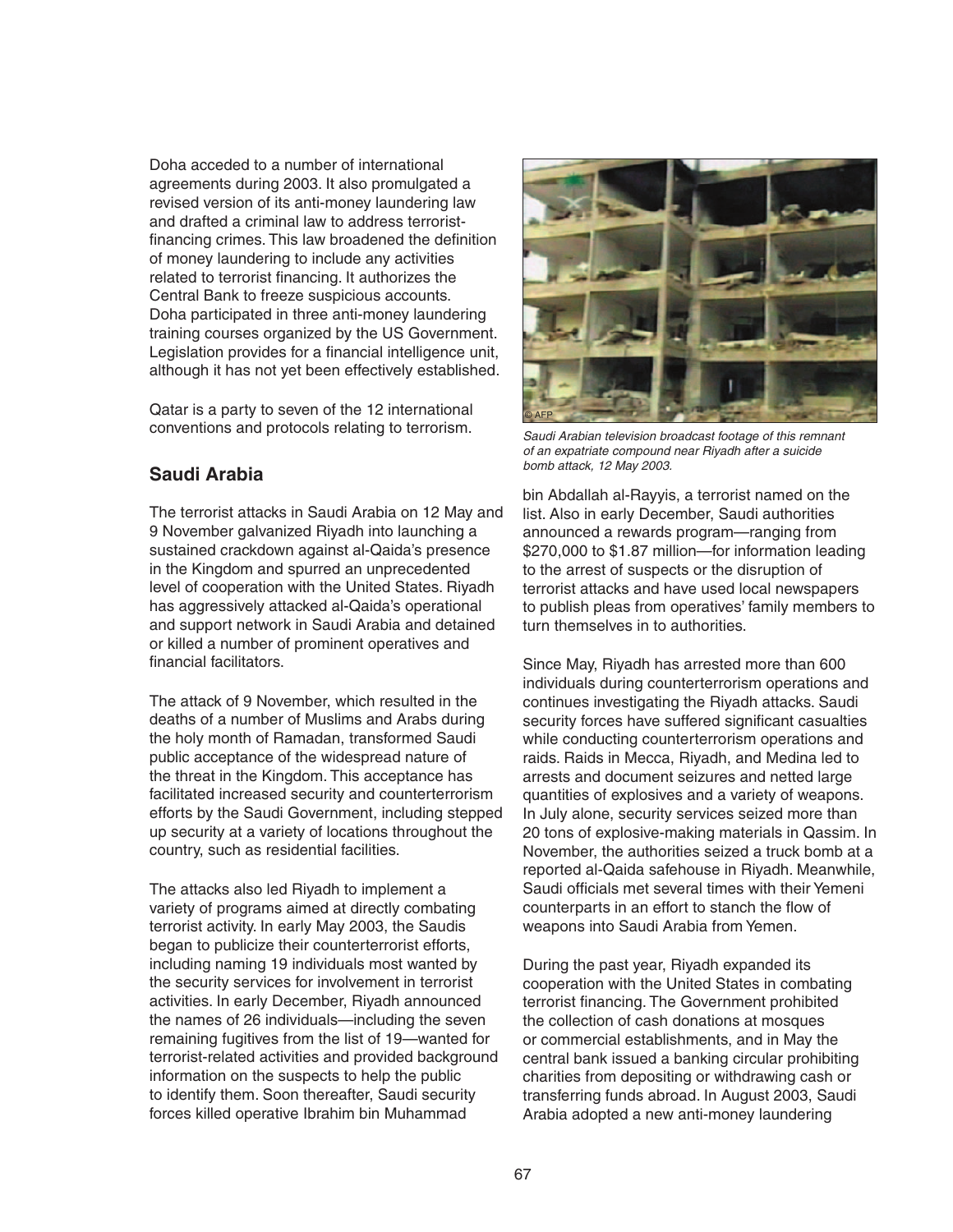and antiterrorist financing law, which criminalized money laundering and terrorist financing. The law also established a single financial intelligence unit, as required by the Financial Action Task Force, to collect against and analyze suspicious financial transactions and placed stringent "know your customer" requirements in the banking system. The Kingdom also established with the United States a Joint Task Force on Terrorist Financing to facilitate law-enforcement cooperation at the operational level. On 22 December, the United States and Saudi Arabia publicly announced their request to the UN 1267 Sanctions Committee to add the names of two organizations and one individual to its consolidated list.

On both the domestic and international fronts, Saudi Arabia initiated an ideological campaign against Islamist terrorist organizations, using its unique credentials as the custodian of Islam's two holiest shrines. Senior Saudi Government and religious officials espouse a consistent message of moderation and tolerance, explaining that Islam and terrorism are incompatible. Notably, in October speeches at the Organization of Islamic Conference Summit in Malaysia and later in Pakistan, Crown Prince Abdullah recommended to a broader audience concrete steps to counter extremism and improve relations between Muslims and non-Muslims.

For its part, Saudi Arabia has expressed its commitment to undertake internal political, social, and economic reforms aimed at combating the underlying causes of terrorism, and authorities have worked to delegitimize or correct those who would use Islam to justify terrorist acts. In early December, jailed cleric Ahmed al-Khalidi renounced his previous endorsement of violent jihad. Khalidi's statement followed similar public renunciations by extremist clerics Shaykh Ali bin Ali al-Khudayr and Nasir al-Fahd.

Saudi Arabia provided essential support to Operation Iraqi Freedom and continues to support Operation Enduring Freedom in Afghanistan.

Saudi Arabia has signed nine of the 12 international conventions and protocols relating to terrorism and is a party to six.



An injured child from the al-Muhaya expatriate housing compound near Riyadh, Saudi Arabia, is comforted by family members following a bombing on 9 November 2003, when a stolen police jeep laden with explosives penetrated the fortified compound.

# **Tunisia**

The Government of Tunisia has publicly supported the international Coalition against terrorism and has responded to US requests for information and assistance in blocking financial assets. Tunis's active stance against terrorism has been reinforced by its own recent experience with international terrorism. In April 2002, a suicide truck bomb detonated outside the el-Ghriba synagogue on the island of Djerba, killing more than 20.

In response to terrorism, the Government of Tunisia has taken steps to strengthen its laws and international agreements. The Tunisian legislature in December 2003 passed a comprehensive law to "support the international effort to combat terrorism and money laundering."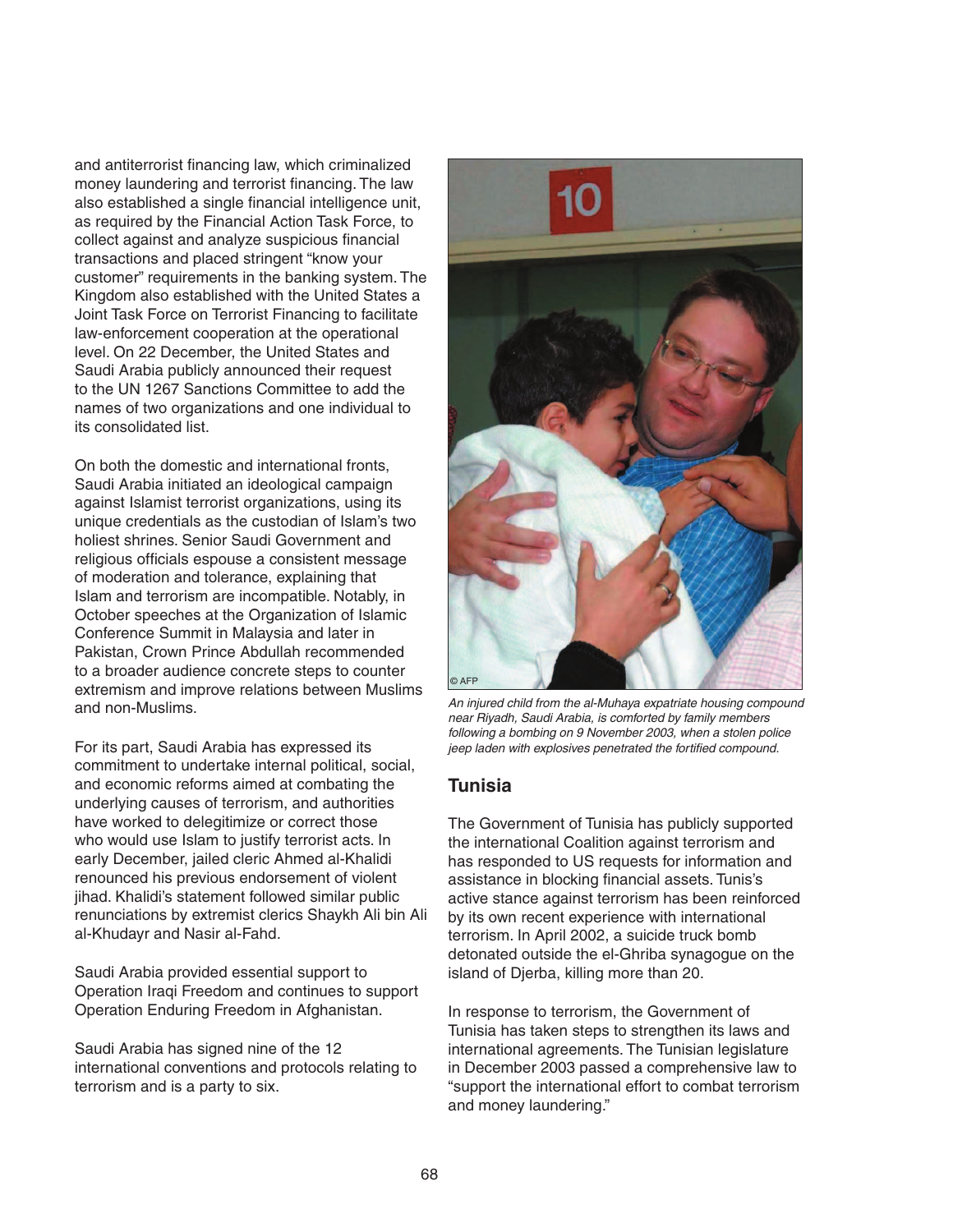On the enforcement front, in March, Tunis issued a warrant for the arrest of Khalid Sheikh Mohammed for his role in the suicide truck bombing of the el-Ghriba synagogue in 2002. In addition, Belgacem Nawar, an uncle of Djerba suicide bomber Nizar Nawar, remains in Tunisian custody and is charged with complicity in the attack.

Tunis has consistently emphasized the threat that terrorism poses to security and stability in the region. Further, it has encouraged Libya to abandon terrorism and, in particular, to reach an agreement with France on additional compensation for the UTA airliner bombing of 1989. Domestically, the Tunisian Government has prohibited the formation of Islamist groups, which it believes pose a terrorist threat.

After the terrorist bombing of the UN compound in Baghdad, Tunis expressed its deep concern over the bombing and stated that it "firmly rejects" any action aimed at undermining UN efforts to help Iraq and its brotherly people to recover security and stability and to complete the country's reconstruction process."

Since September 11, 2001, Tunis has each year called for an international conference to address the root causes of terrorism.

Tunisia ratified the International Convention on the Suppression of the Financing of Terrorism in February 2003, making it a party to 11 of the 12 international conventions and protocols relating to terrorism.

# **United Arab Emirates**

In 2003, the United Arab Emirates continued to provide outstanding counterterrorism assistance and cooperation. The UAE Government publicly condemned acts of terrorism, including the attack in August against UN headquarters in Baghdad and the attack in November against a housing compound in Riyadh. In September, the UAE successfully hosted the annual International Monetary Fund/World Bank meetings, an event marked by close cooperation between the Dubai police and UAE armed forces.

In suppressing terrorist financing, the UAE Central Bank continued to aggressively enforce anti-money laundering regulations. Tightened oversight and reporting requirements for domestic financial markets resulted in a stronger legal and regulatory framework to deter abuse of the UAE financial system. The Central Bank has provided training programs to financial institutions on money laundering and terrorist financing.

It has also investigated financial transactions and frozen accounts in response to UN resolutions and internal investigations, as well as begun registering hawala dealers. The UAE has frozen the accounts of terrorist entities designated by the UN, and the US Government has provided the UAE with antiterrorism and anti-money laundering training, as well as technical assistance for bankers, prosecutors, judges, and police.

The UAE has provided assistance in several terrorist investigations. In early 2003, the UAE became a party to the 1973 Convention on the Prevention and Punishment of Crimes against Internationally Protected Persons.

The UAE is a party to eight of the 12 international conventions and protocols relating to terrorism.

#### **Yemen**

There were no reported terrorist attacks against or kidnappings of Westerners in Yemen in 2003. The Republic of Yemen Government continued to cooperate with US law enforcement and to take action against al-Qaida and local extremists in 2003, including arresting several al-Qaida– associated individuals, disrupting an al-Qaida-affiliated cell targeting Western interests, and prosecuting and convicting the perpetrators of the shootings of three Americans in Jibla on 30 December 2002. Abed Abdulrazak al-Kamel, the shooter, and Ali Ahmed Mohamed Jarallah, the planner, were tried, convicted, and sentenced to death in separate trials in 2003. On 1 December 2003, a three-judge panel affirmed the death sentence of al-Kamel, who will appeal the decision to the Yemen Supreme Court. Court officials expect that the conviction will be upheld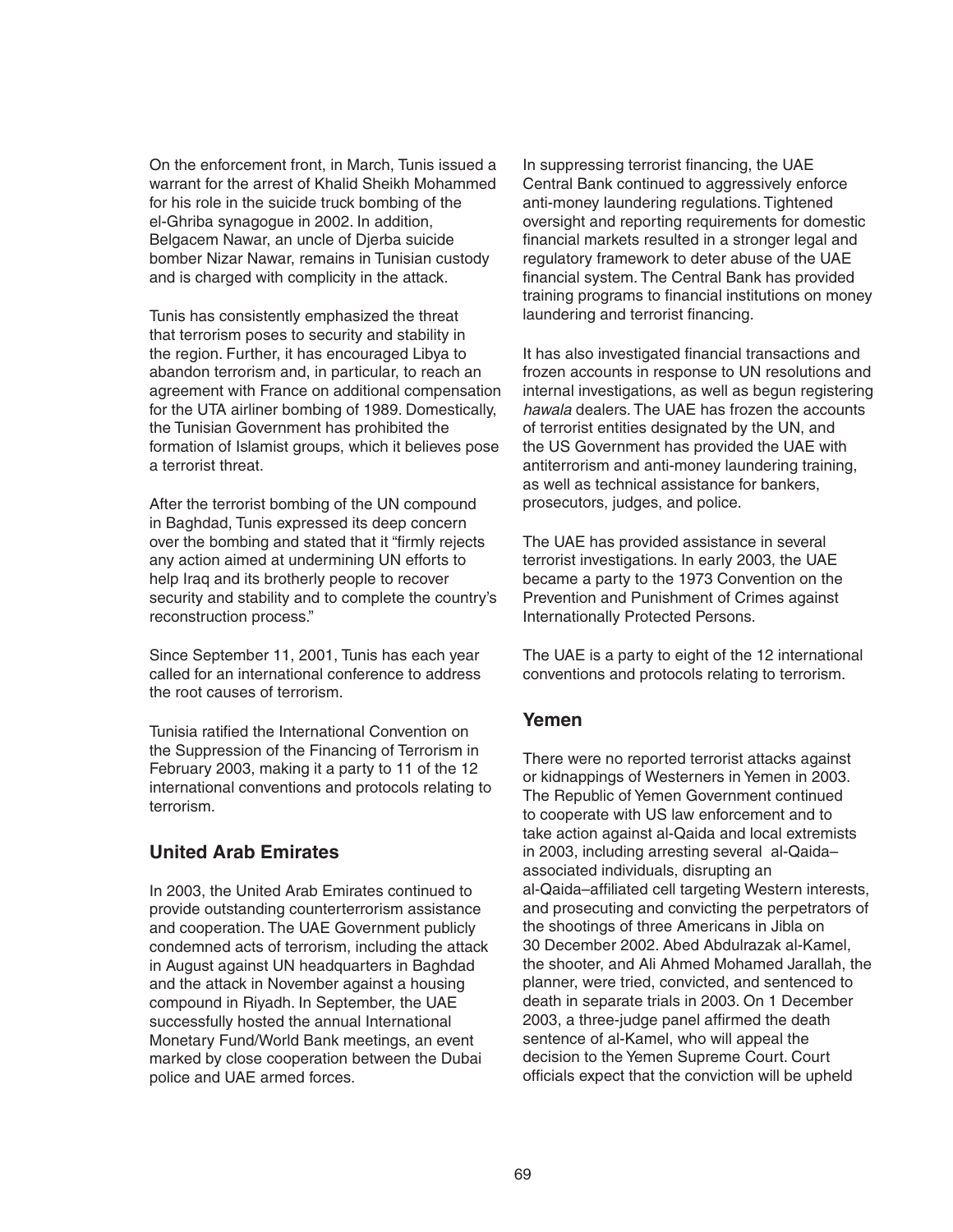and passed to President Saleh, who is likely to sign off on the order to carry out the sentence. Post representatives attended al-Kamel's trial and appeal proceedings, which were relatively transparent and openly reported in the local media.

Yemen publicly expressed its support for the global war on terrorism. In meetings with senior US officials, President Saleh underscored Yemen's determination to be an active counterterrorism partner.

However, there is still more work to be done to improve counterterrorism capabilities, including implementing a Maritime Security Strategy and increasing border security. Ongoing US-Yemeni cooperation includes counterterrorism training for Yemeni military forces, establishment of Yemeni Coast Guard capabilities (including seven 44-foot US-manufactured patrol boats arriving February 2004), and equipment and training for Yemen's Terrorist Interdiction Program.

Yemeni authorities arrested several high-profile al-Qaida associates in 2003. In late November, authorities arrested Muhammad Hamdi al-Ahdal (a.k.a. Abu Asim al-Makki)—the senior-most extremist in Yemen—who has supported mujahedin and terrorist operations throughout the Middle East and in Chechnya. In late September, Yemeni authorities arrested several members of an al-Qaida–affiliated cell planning attacks against a variety of targets in the country. Following the attack in mid-June on a medical assistance convoy in the Abyan Governorate, US- and UK-trained Yemeni Central Security Forces (CSF) raided a facility used by the Aden-Abyan Islamic Army (AAIA)—the local extremist group suspected of orchestrating and conducting the attack—and made a number of arrests. Consistent, but unconfirmed, reports from the press and other sources put the number of extremists killed or captured at between 20 and 30. CSF also indicated that a large amount of explosives and weapons were seized.

In October 2003, despite repeated statements that AAIA leader Khalid Abd-al-Nabi was dead, Yemeni officials revealed that he was not killed in the confrontations between the hardline Islamic group and a Yemeni army antiterrorism unit. Instead, al-Nabi surrendered to the Yemeni authorities, was released from custody, and is not facing charges

for any of his activities. Earlier in 2003, authorities arrested al-Qaida operative Fawaz al-Rabi'I (a.k.a. Furqan) and al-Qaida associate Hadi Dulqum.

Land border security, particularly the long frontier with Saudi Arabia, is a major concern for Yemen. In the aftermath of the Riyadh bomb attacks in May 2003, the Government has improved cooperation with its Saudi neighbors. Representatives of both countries met several times in 2003 to discuss border security and ways to impede the flow of weapons from Yemen to Saudi Arabia. The Ministry of the Interior has an ambitious plan to establish 18 districts along the Yemeni-Saudi border to provide antismuggling defenses. In keeping with a bilateral security agreement, Sanaa and Riyadh have exchanged prisoners and terror suspects, including an operative from the Saudis most-wanted list.

The escape of 10 prisoners—including several suspects in the USS Cole bombing of October 2000—from an Aden jail in April was a setback to bilateral counterterrorism efforts. Although Sanaa responded quickly, dismissing two senior security officers and several prison guards, eight of the escapees have not yet been apprehended.

Following the model of other Arab countries, including Egypt, an Islamic scholarly commission formed in August 2002 continued its dialogue with detainees arrested in connection with extremism and/or terrorist attacks, which reportedly include Yemeni returnees from Afghanistan and members of the Al Jihad organization. Before being released, the detainees are screened by Yemen's Political Security Organization and commit to uphold the Yemeni constitution and laws, the rights of non-Muslims, and the inviolability of foreign interests. Ninety-two detainees were released post-Ramadan in 2003.

In the latter part of 2003, senior government officials, including President Saleh, publicly announced the detainees' release—some of whom may have ties to al-Qaida and other extremist groups—because they reportedly had renounced violence. The public announcement of the releases preceded the sharing of information with the US Government, which has now identified specific concerns with several of the individuals released and is working with the Government on the issue.